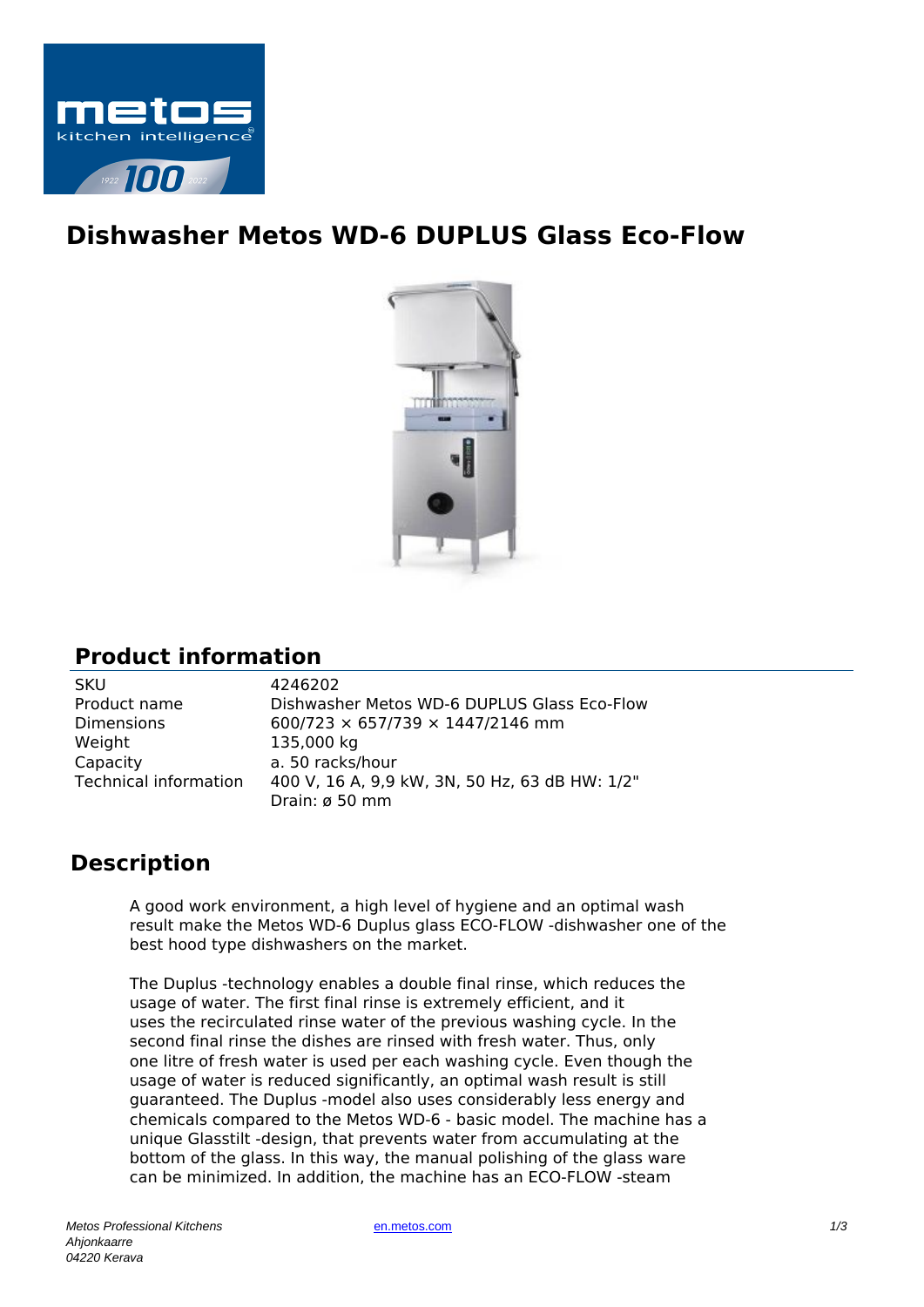

condensing unit, which enables heat recovery from the exhausted steam.

In the Metos WD-6 Duplus glass ECO-FLOW -dishwasher the washing cycle begins when the hood is closed. The washing and rinsing times, as well as the rinsing temperature, can be programmed to fit your needs. This enables a separate program for e.g. fine porcelain, which needs a lower rinse temperature. The machine indicates of too low temperatures and too low amounts of rinsing water. If the rinsing temperature decreases past 85°C the machine will continue washing, until the right rinsing temperature is reached. Therefore, the rinsing power is not determined by the water pressure in the water pipe and thus no additional booster pump is needed. The wash arms empty themselves from washing water before the rinsing starts. In this way, the washing water does not drip on to the clean dishes. The uniquely designed hood prevents the steam from rising on to the face of the user when the hood is opened.

The digital control panel, that the machine is equipped with, shows the chosen wash program, temperature and remaining wash time. In addition, it shows the daily and total amount of washed racks. The machine is extremely easy to use, and it informs the user of e.g. a closed tap or a misplaced overflow tube. Furthermore, the machine is easy to keep clean through its automatic cleaning program. The break function maintains the temperature of the tank when there is a longer period between each wash. When using the break function the dishwashers needs to be closed and you cannot start a washing cycle at the same time.

- water consumption 1,0 l/ wash cycle
- Glasstilt -glass tilting function
- $\bullet$  three washing cycles 1,2, 1,8, and 3,3 min.
- free height of the washing area 405 mm
- self-cleaning program
- diagnostics function
- break function
- self-cleaning washing arms
- wash pump 0,9 kW
- pump (recirculated final rinse) 0,58 kW
- pump (final rinse) 0,58 kW
- booster heater 9 kW
- electronic control
- noise and heat insulated
- double water connection hot/cold
- tank volume 45 l
- $\cdot$  rack size 500x500 mm

STANDARD EQUIPMENT:

- rinse aid dispenser
- plate rack
- cup rack
- utensil rack

OPTIONAL ACCESSORIES (order separately)